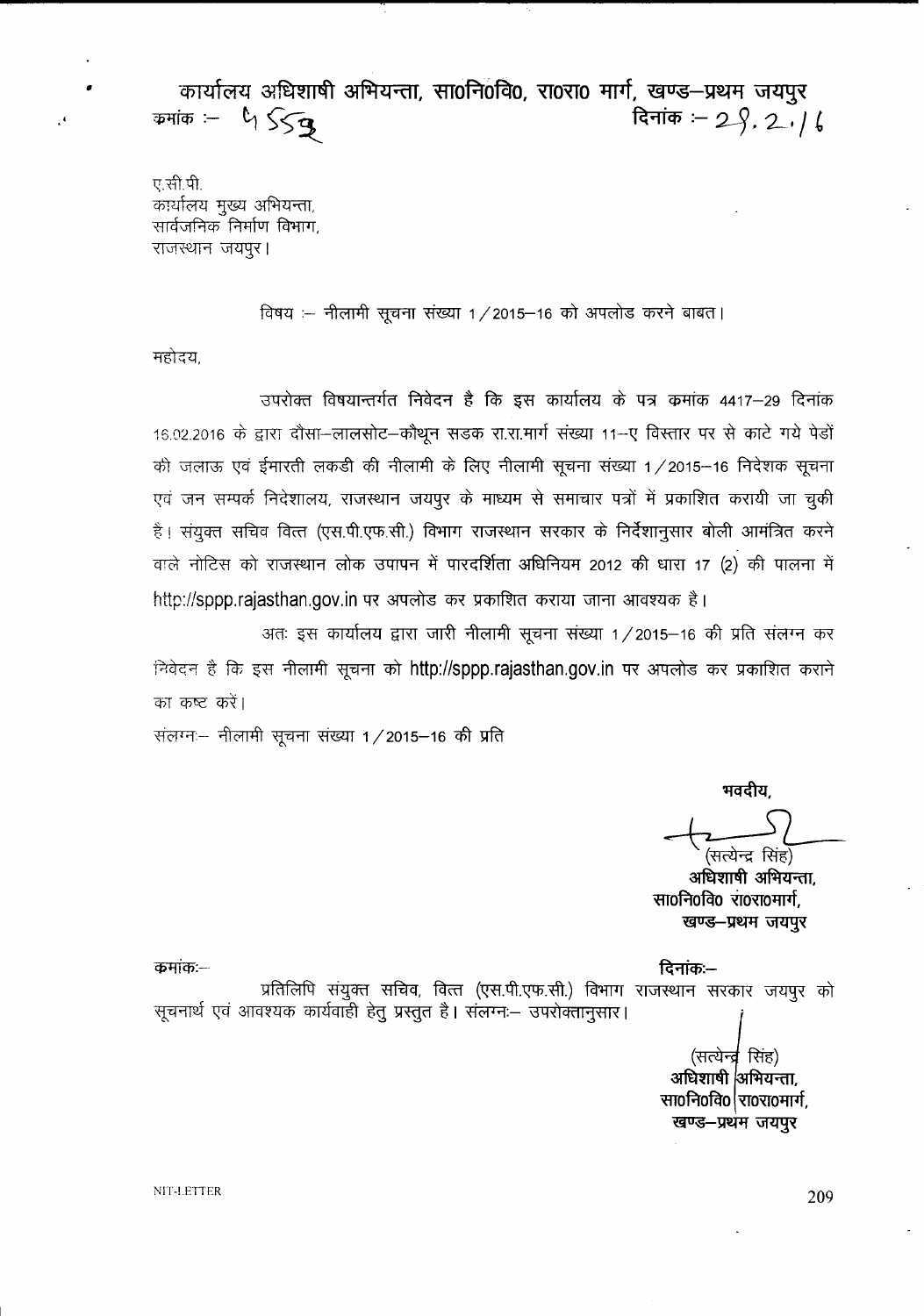कार्यालय अधिशाषी अभियन्ता सा0नि0वि0 रा0रा0मार्ग खण्ड प्रथम, जयपुर

क्रमांकः— **प्** $V$ **\**7  $\overline{7}$ 

•

 $\overline{z}^*$ 

श्रीमान् निदेशक, सूचना एवं जन सम्पर्क निदेशालय राजस्थान जयपुर।

> विषयः- नीलामी सूचना संख्या 1/2015-16 का प्रकाशन करवाने  $\overline{q}$  and  $\overline{q}$

महोदय,

उपरोक्त विषयार्न्तगत निवेदन है कि इस पत्र के साथ नीलामी सूचना संख्या  $^{-1}$ /2015-16 की 8 प्रतियां संलग्न कर भिजवाकर निवेदन है कि इसका प्रकाशन नियमानुसार दैनिक समाचार पत्रों में केवल एक बार में करवाने का श्रम करें।

प्रकाशन के बिलों की तीन प्रतियां भुगतान हेतु अधिशाषी अभियन्ता सा.नि.

वि. रा.रा.मार्ग खण्ड-प्रथम जयपुर के नाम भिजवाने का श्रम करे।

संलग्न :- उपरोक्तानुसार 8 प्रति एवं सीडी

 $1785$ <br> $7-2-2016$ 



अधिशाषी अमियन्ता,

सा0नि0वि0 रा0रा0मार्ग, खण्ड- प्रथम, जयपुर

 $\mathbf{2}$ 

Nilami/Lakhera 2015-16

*"'\_.' "1"*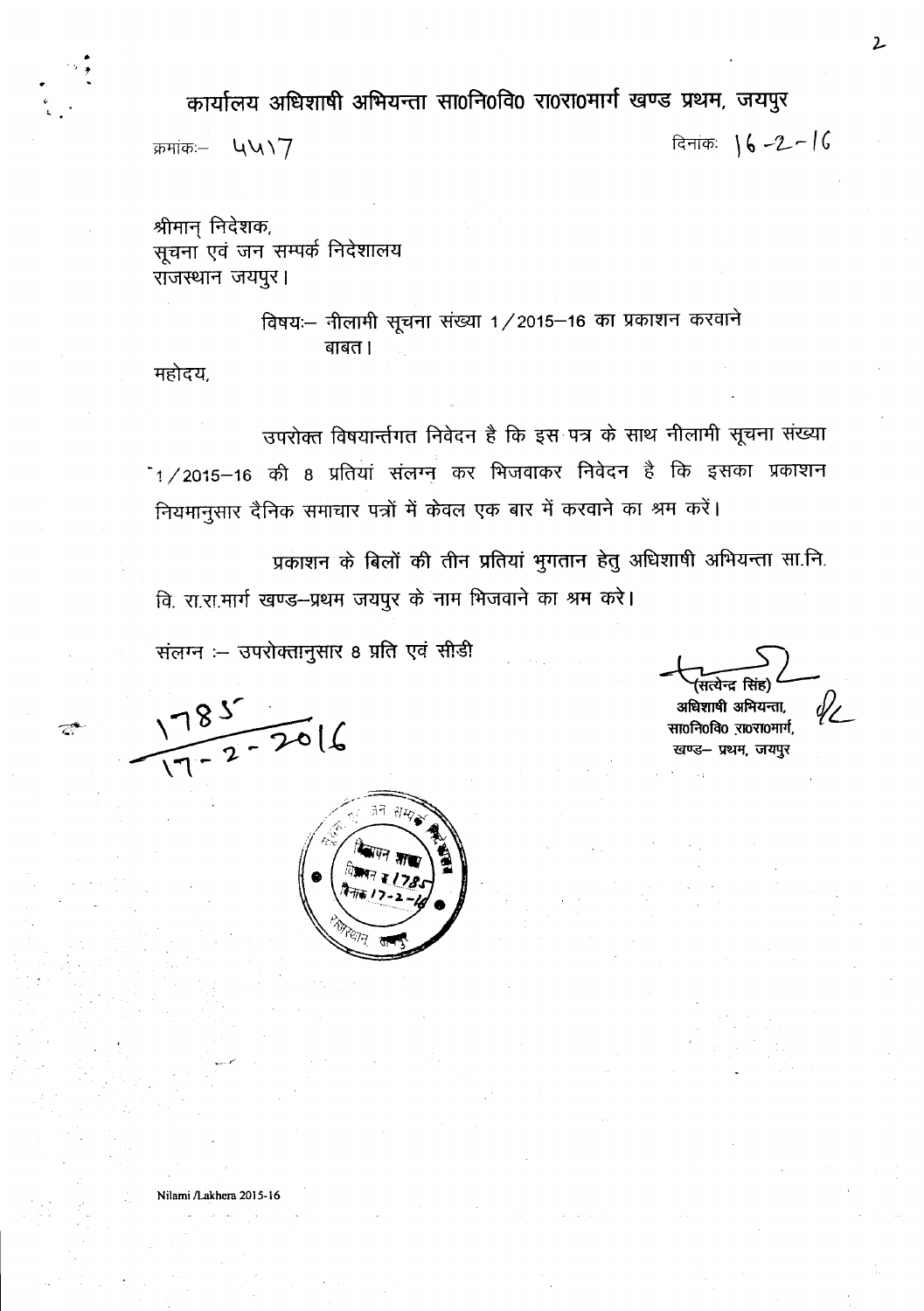# *श*माचार पत्रों में *भ*कारानार्थ

**ct>llIf61l1 <sup>~</sup> <sup>~</sup> mof.1ofcfo** ~o~olfrlf ~~, **G1l1g'<**

#### ~:- ~:

### $\dagger$ नीलामी सूचना संख्या 1/2015-16

राजस्थान के राज्यपाल की ओर से सर्व साधारण को सूचित किया जाता है कि अधिशाषी अभियन्ता सार्वजनिक निर्माण विभाग राष्ट्रीय राज मार्ग खण्ड–प्रथम, जयपुर के अधीन दौसा-लालसोट-कौथून सडक राष्ट्रीय राज मार्ग संख्या 11-ए विस्तार पर से काटे गये पेडों की जलाऊ एवं ईमारती लकडी की नीलामी दिनांक 16.03.2016 को दोपहर 12.00 बजे से सायं 4.00 बजे तक की जावेगी। आवश्यकता पडने पर अथवा नीलामी तिथि को किसी कारणवश अवकाश होने की दशा में नीलामी अगले कार्य दिवस को भी हो सकेगी। नीलामी संबधित पूर्ण अधिकार नीलामी समिति में निहित है। समिति का निर्णय सर्वमान्य व अन्तिम होगा। इच्छुक व्यक्ति धरोहर राशि रू. 11,440/-(अक्षरे रूपये ग्यारह हजार चार सौ चालीस मात्र) जमा कराकर नीलामी में भाग ले सकता है। नीलामी की शर्तें नियम किसी भी कार्य दिवस में कार्यालय समय में अधोहस्ताक्षरकर्ता के कार्यालय में देखी जा *~ t* <sup>I</sup> <sup>~</sup> cpr fcrcRur PtJOrtiPcP('1 *t:-*

| क्र. | कार्य का नाम                    | नीलामी | धरोहर   | नीलामी की | नीलामी स्थल                    |
|------|---------------------------------|--------|---------|-----------|--------------------------------|
| सं.  |                                 | राशि   | राशि    | दिनांक    |                                |
|      |                                 |        |         |           |                                |
|      | दौसा–लालसोट–कौथून सडक           | 5.72   | 11,440/ |           | 16.03.2016   दौसा–लालसोट–कौथून |
|      | राष्ट्रीय राज मार्ग संख्या 11-ए | लाख    |         |           | सडक राष्ट्रीय राज मार्ग        |
|      | विस्तार पर से काटे गये पेडों    |        |         |           | संख्या 11–ए विस्तार के         |
|      | की जलाऊ एवं ईमारती लकडी         |        |         |           | कि.मी. 36 (डीडवाना             |
|      | की नीलामी का कार्य।             |        |         |           | इण्ड्रस्टीयल एरिया) पर         |

सत्येन्द्र सिंह) अधिशाषी अभियन्ता. **mof.!rofclo** ~~1JJlf, खण्ड— प्रथम, जयपर

*)0*

Nilami /Lakhera 2015-16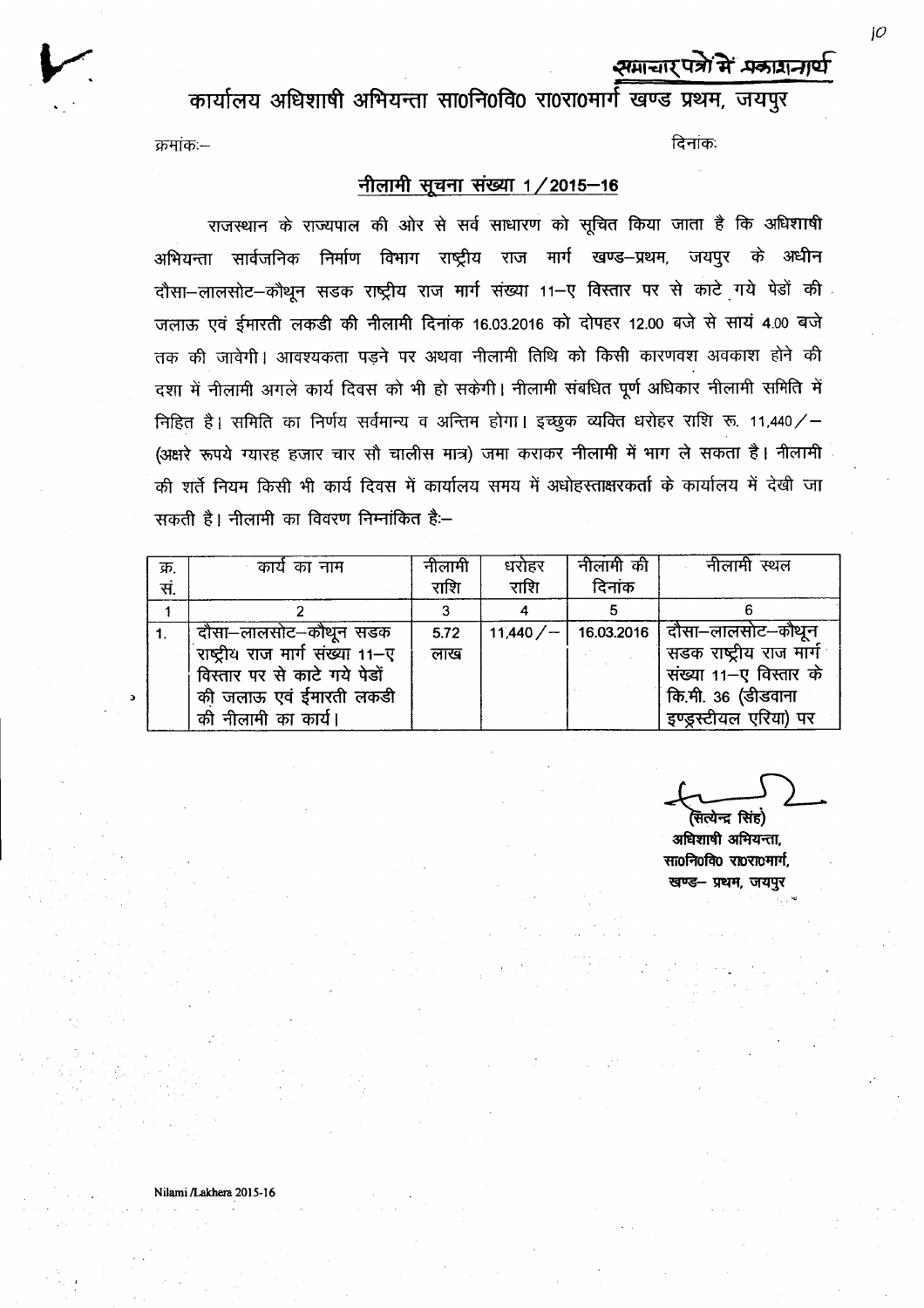कार्यालय अधिशाषी अभियन्ता सा0नि0वि0 रा0रा0मार्ग खण्ड प्रथम, जयपुर

दिनांकः

#### क्रमांक —

## नीलामी सूचना संख्या 1/2015-16

राजस्थान के राज्यपाल की ओर से सर्व साधारण को सूचित किया जाता है कि अधिशाषी अभियन्ता सार्वजनिक निर्माण विभाग राष्ट्रीय राज मार्ग खण्ड–प्रथम, जयपुर के अधीन दौसा-लालसोट-कौथून सड़क राष्ट्रीय राज मार्ग संख्या 11-ए विस्तार पर से काटे गये पेड़ों की जलाऊ एवं ईमारती लकड़ी की नीलामी दिनांक 16.03.2016 को दोपहर 12.00 बजे से सायं 4.00 बजे तक की जावेगी। आवश्यकता पड़ने पर अथवा नीलामी तिथि को किसी कारणवश अवकाश होने की दशा में नीलामी अगले कार्य दिवस को भी हो सकेगी। नीलामी संबधित पूर्ण अधिकार नीलामी समिति में निहित है। समिति का निर्णय सर्वमान्य व अन्तिम होगा। इच्छुक व्यक्ति धरोहर राशि रू. 11,440/-(अक्षरे रूपये ग्यारह हजार चार सौ चालीस मात्र) जमा कराकर नीलामी में भाग ले सकता है। नीलामी की शर्ते नियम किसी भी कार्य दिवस में कार्यालय समय में अधोहस्ताक्षरकर्ता के कार्यालय में देखी जा सकती है। नीलामी का विवरण निम्नांकित है:–

| क्र. | कार्य का नाम                    | नीलामी | धरोहर    | नीलामी की | नीलामी स्थल                    |  |  |  |  |
|------|---------------------------------|--------|----------|-----------|--------------------------------|--|--|--|--|
| सं.  |                                 | राशि   | राशि     | दिनांक    |                                |  |  |  |  |
|      |                                 |        |          |           |                                |  |  |  |  |
| 1.   | दौसा–लालसोट–कौथून सडक           | 5.72   | .11,440/ |           | 16.03.2016   दौसा–लालसोट–कौथून |  |  |  |  |
|      | राष्ट्रीय राज मार्ग संख्या 11-ए | लाख    |          |           | सडक राष्ट्रीय राज मार्ग        |  |  |  |  |
|      | विस्तार पर से काटे गये पेडों    |        |          |           | संख्या 11–ए निस्तार के         |  |  |  |  |
|      | की जलाऊ एवं ईमारती लकडी         |        |          |           | कि.मी. 36 (डीडवाना             |  |  |  |  |
|      | की नीलामी का कार्य।             |        |          |           | इण्ड्रस्टीयल एरिया) पर         |  |  |  |  |
|      |                                 |        |          |           |                                |  |  |  |  |

नियम व शते:--

- 1. इच्छुक खरीददार उपरोक्त वर्णित लकडी का निरीक्षण दौसा-लालसोट-कौथून सडक राष्ट्रीय राज मार्ग संख्या 11--ए विस्तार के कि.मी. 36 (डीडवाना इण्ड्रस्टीयल एरिया) पर नीलामी दिनांक से तीन दिवस पूर्व कर सकते हैं। दिनांक 16.03.16 को दोपहर 12 बजे तक बोली में सम्मिलित होने वाले व्यक्ति को धरोहर राशि रूपये 11,440/ – नकद/डिमाण्ड ड्राफ्ट के रूप में जमा करानी होगी। डिमाण्ड ड्राफ्ट अधिशाषी अभियन्ता, सा.नि.वि.रा.रा.मार्ग खण्ड-प्रथम, जयपुर के नाम देय होगा।
- 2. खरीद नही करने वाले की धरोहर राशि नीलामी समाप्त होने के पश्चात् उसी दिन बोली स्वीकृति दिनांक 16.03.16 से 7 दिवस तक लौटाई जावेगी। नीलामी बोली छूटने पर बोली की राशि का एक चौथाई भाग उसी समय नकद जमा कराना होगा शेष 75 प्रतिशत राशि 48 घण्टे में जमा करानी होगी। उक्त अवधि में शेष राशि जमा नही कराने पर जमा राशि 25 प्रतिशत राशि जब्त मानी जावेगी और उसमें कोई विवाद मान्य नही होगा।
- 3. खरीददार पूर्ण राशि निर्धारित दिनांक तक जमा कराकर ही लकड़ी प्राप्त कर सकेंगें। नीलामी मात्रा में कमी/अधिक करने का अधिकार नीलामी समिति को होगा। नियम व शर्तो को किसी भी कार्यालय दिवस में देखा जा सकता है।

Nilami /Lakhera 2015-16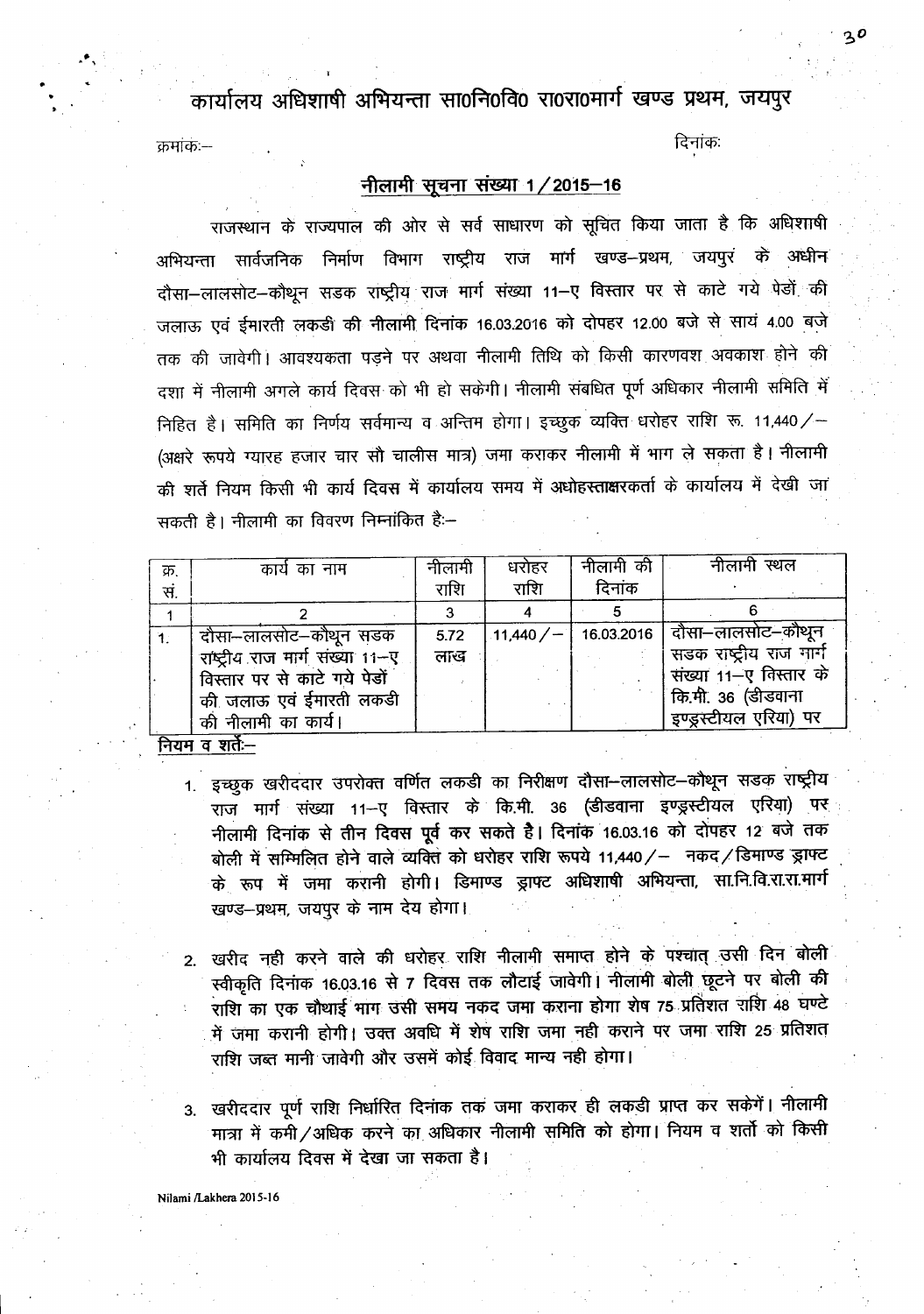नीलामी के पश्चात् खरीददार द्वारा नियमानुसार अलग से बिक्री कर राशि संबंधित बिक्री कर कार्यालय में जमा कराने एवं प्राप्ति रसीद प्रस्तुत करने पर लकडी नीलामी स्थल से अपने स्वयं के खर्च पर लकडी को तुरन्त उठाना आवश्यक होगा अन्यथा लकडी नीलामी स्थल पर पड़ी रहने पर प्रतिदिन 1000 / – (एक हजार रूपये) डेमरेज चार्ज अतिरिक्त देना होगा। उसके पश्चात् भी लकडी नही उठाने पर नीलामी स्वतः ही रद्द समझी जावेगी एवं समस्त जमा राशि विभाग द्वारा जब्त कर ली जावेगी।

- नीलामी की जाने वाली लकडी जहां है और जैसी है के आधार पर नीलामी की जावेगी एवं  $5.$ सफल बोलीदाता सम्पूर्ण राशि जमा कराने पर ही लकडी को उठाना होगा।
- 6. नीलामी बोली में लकडी का उचित मूल्य नही मिलने पर नीलामी निरस्त करने का पूर्ण अधिकार नीलामी समिति को होगा।
- 7. नीलामी स्वीकृति करने एवं न करने का समस्त अधिकार समिति के पास सुरक्षित है जिसे चुनौती नही दी जा सकती है।
- 8. समस्त प्रकार के विवाद का क्षेत्र न्यायालय दौसा होगा।

(सत्येन्द्र सिंह) अधिशाषी अभियन्ता, सा0नि0वि0 रा0रा0मार्ग, खण्ड- प्रथम, जयपुर दिनांक -  $16 - 2 - 16$ 

 $\Phi$ कमांकः – 4417 – 29

प्रतिलिपि निम्नलिखित को सूचनार्थ एवं आवश्यक कार्यवाही हेतु प्रस्तुत/प्रेषित है :-

- श्रीमान जिला कलेक्टर, दौसा । 1.
- श्रीमान मुख्य अभियंता (एन.एच.) सा0नि0वि0राजस्थान, जयपुर ।  $2.$
- अतिरिक्त मुख्य अभियन्ता, सार्वजनिक निर्माण विभाग, जोन-द्वितीय, जयपूर  $3<sub>1</sub>$
- अधीक्षण अभियंता, सार्वजनिक निर्माण विभाग, वृत रा0रा0मार्ग वृत-जयपूर को आपके पत्रांक  $\overline{\mathbf{A}}$ 2536 दिनांक 11.02.2016 के क्रम में।
- कोषाधिकारी, कोष कार्यालय, दौसा / लालसोट  $5.$
- 6. तहसीलदार, तहसील—लालसोट, जिला—दौसा ।
- 7. उप वन संरक्षक, सामाजिक वानिकी, दौसा।
- 8. क्षेत्रीय वन अधिकारी. सामाजिक वानिकी, लालसोट, जिला–दौसा।
- ९. अध्यक्ष, नगरपालिका, लालसोट, जिला--दौसा।
- 10. थानाधिकारी, पुलिस थाना–लालसोट, जिला–दौसा।
- 11. सहायक अभियन्ता, सा0नि0वि0रा0रा0मार्ग उपखण्ड-दौसा / लालसोट।
- 12. तकनीकी सहायक / वरिष्ठ खण्डीय लेखाधिकारी / केशियर / आडिटर—नीलामी / निविदा / सूचना पट्ट।

मेत्रोन्ट सिंह)

अधिशाषी अभियन्ता. सा0नि0वि0 रा0रा0मार्ग, खण्ड— प्रथम, जयपुर

Nilami /Lakhera 2015-16